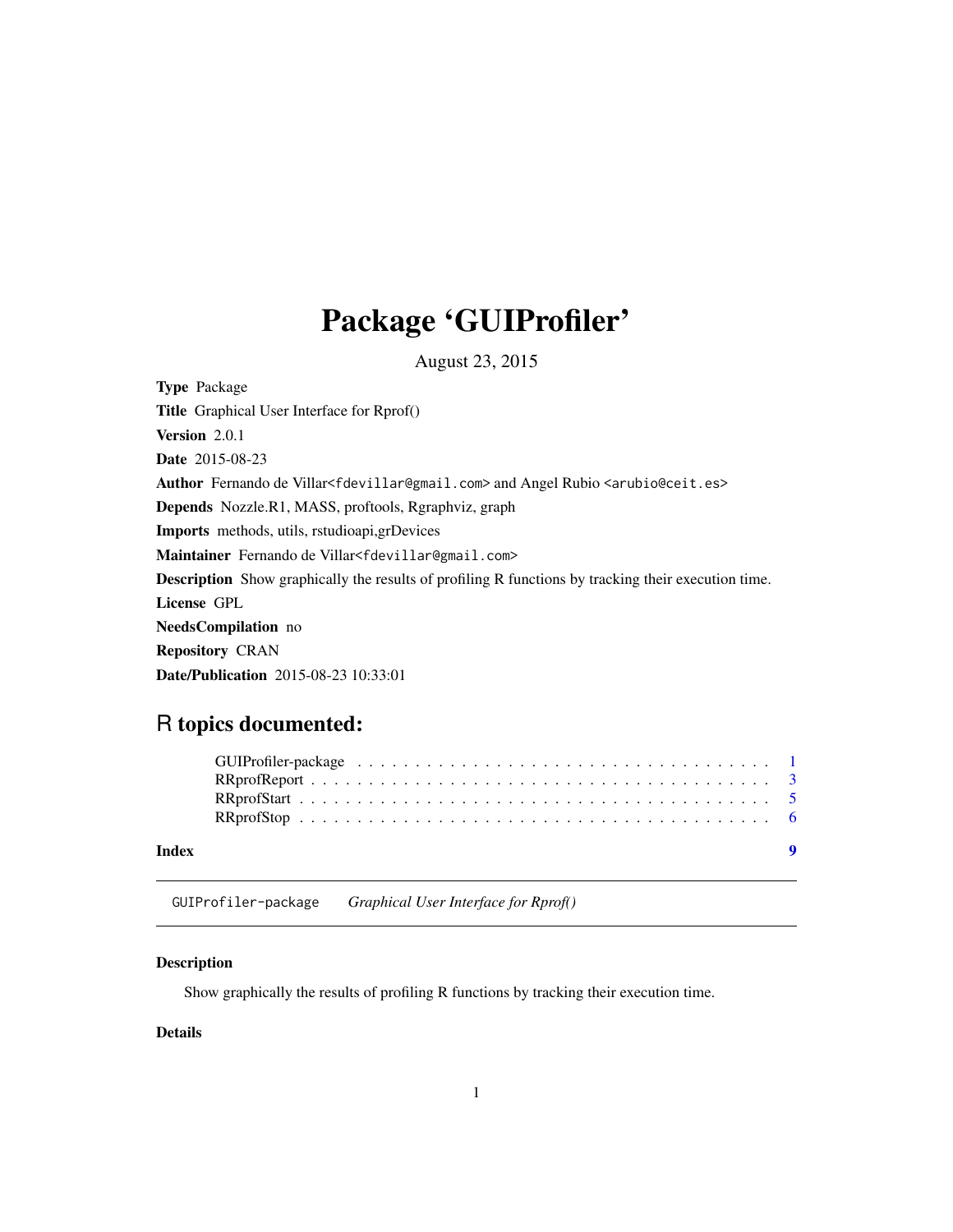| Package: | GUIProfiler |
|----------|-------------|
| Type:    | Package     |
| Version: | 2.0.1       |
| Date:    | 2015-08-23  |
| License: | GPL         |

<span id="page-1-0"></span>This package mimics the behavior of the Matlab profiler: after the code in a file is executed, it is generated an HTML report. This HTML report includes information on the time spent on each of the lines of the profiled code and hyperlinks to jump across the included functions. The graphical interface makes it easy to identify which are the specific lines that may slow down the code.

#### Author(s)

Fernando de Villar and Angel Rubio Maintainer: Fernando de Villar <fdevillar@gmail.com>

#### See Also

[RRprofStart](#page-4-1), [RRprofStop](#page-5-1), [RRprofReport](#page-2-1), [Rprof](#page-0-1)

#### Examples

```
temp<-tempdir()
# Definition of two functions
normal.solve <- function(A,b) {
  Output <- solve(crossprod(A), t(A)%*%b)
}
chol.solve <- function(A,b) {
  L \le - chol(crossprod(A))
  Output1 <- backsolve(L, t(A)%*%b, transpose=TRUE)
  Output2 <- backsolve(L, Output1)
}
compareMethods <- function() {
  library(MASS)
  # Call the functions
  source(paste(temp,"/normal.solve.R",sep=""))
  source(paste(temp,"/chol.solve.R",sep=""))
  # Solving a big system of equations
  nrows <- 1000
  ncols <- 500
  A <- matrix(rnorm(nrows*ncols),nrows,ncols)
  b <- rnorm(nrows)
  # Testing different possibilities
  Sol1 <- qr.solve(A,b) # Using QR factorization
  Sol2 <- coefficients(lm.fit(A,b)) # lm.fit, based on QR but with some overhead
  Sol3 <- ginv(A) %*% b # Using the pseudoinverse based on SVD
  Sol4 \le normal.solve(A,b) # Using a function based on the normal equations.
  Sol5 \le chol.solve(A,b) # Using a function based on the Choleski factorization.
```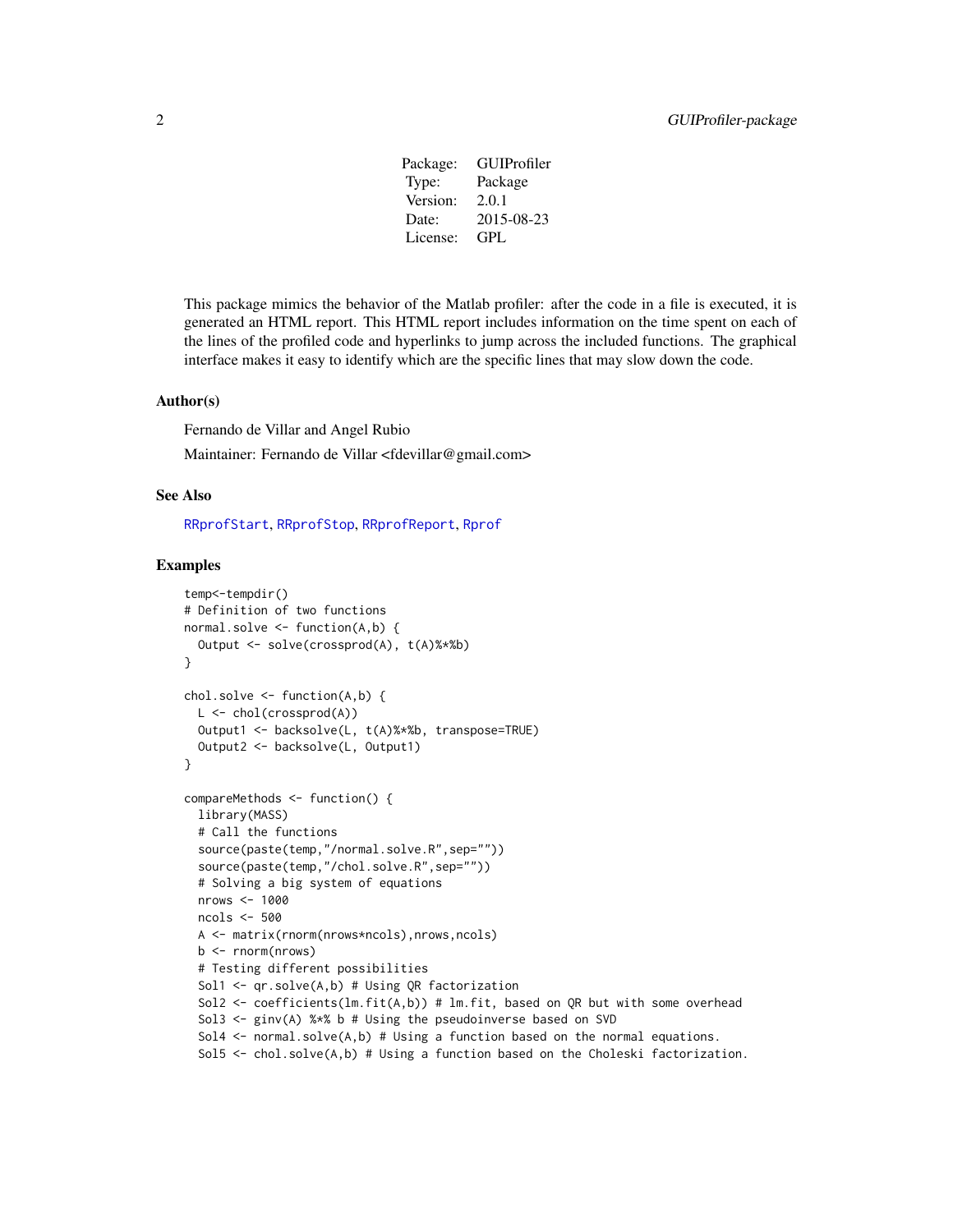#### <span id="page-2-0"></span>RRprofReport 3

```
}
# Dump these functions to three different files
dump("normal.solve",file=paste(temp,"/normal.solve.R",sep=""))
dump("chol.solve",file=paste(temp,"/chol.solve.R",sep=""))
dump("compareMethods",file=paste(temp,"/compareMethods.R",sep=""))
source(paste(temp,"/compareMethods.R",sep=""))
# Profile the code
RRprofStart()
compareMethods()
RRprofStop()
# Uncomment to open the report
#RRprofReport()
```

```
RRprofReport RRprofReport
```
#### Description

Generate the report based on the output of the R profiler.

#### Usage

```
RRprofReport(file.name = "RRprof.out", notepad.path =
"C:/Program Files/Notepad++/notepad++.exe",reportname = "my_report")
```
#### Arguments

| file.name    | Name of a file produced by RRprofStart() |
|--------------|------------------------------------------|
| notepad.path | Path where notepad++.exe is              |
| reportname   | Name of the html file to be generated    |

#### Details

This function generates a profiling report as a html file in the working directory.

The report consists of two main groups of tables: a summary of the called functions with the time spent for each of them and a second group of tables with the time spent on each line of code for each function. Furthermore, it includes a graph of the different hierarchical relationships between the called functions generated using functions in the package 'proftools'.

In the RStudio environment, this report is shown in the viewer pane. In addition, the markers panel indicates the lines of code where more time was spent to ease the navigation across the source code by simply clicking on them.

When it is opened in a browser, a convenient implemented feature is that the line numbers of the functions are clickable. If Notepad++ is installed, once a line number is clicked, the corresponding file is opened with the cursor on the selected line.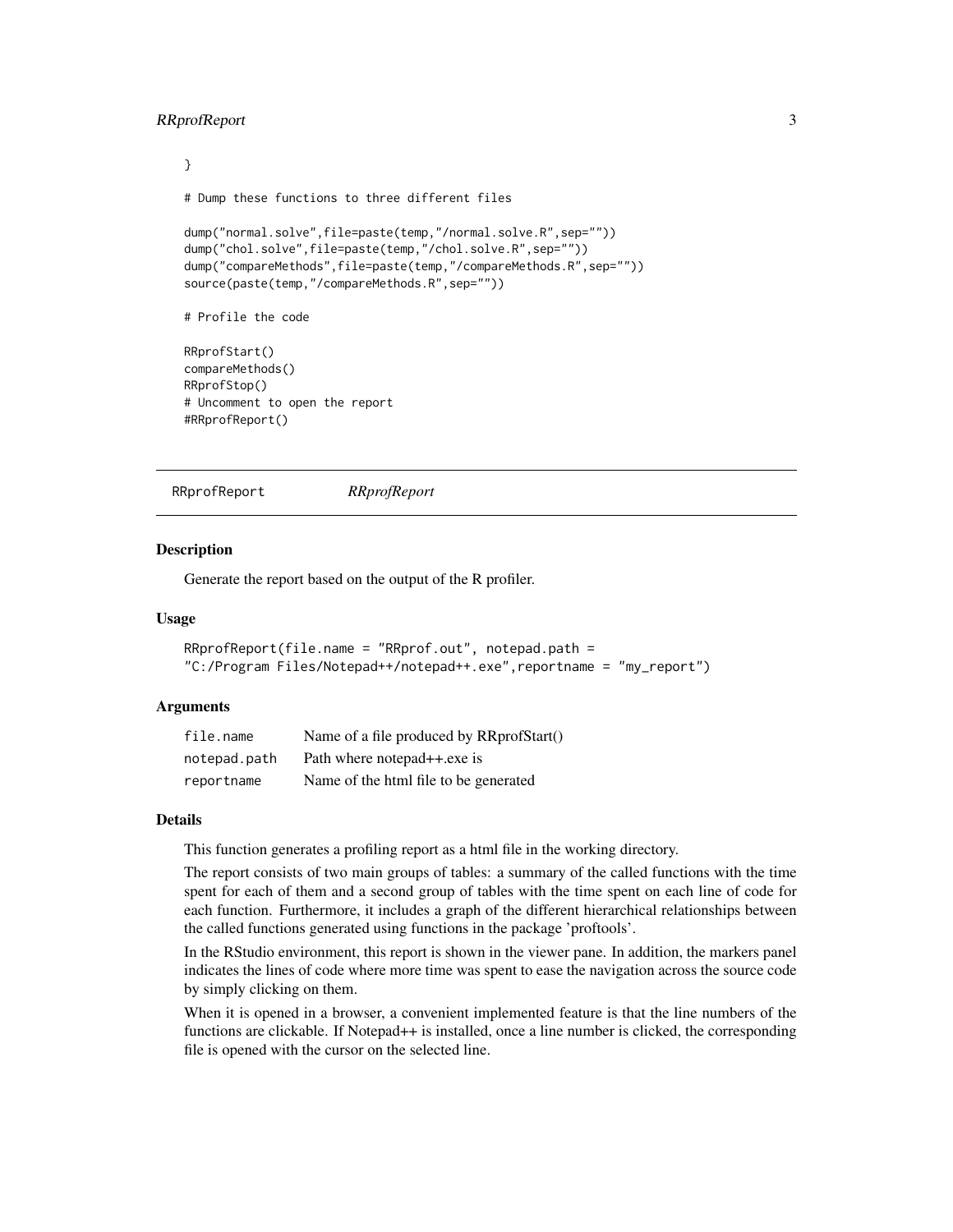<span id="page-3-0"></span>It is advisable to open the Report using Internet Explorer, because other browsers can block the clickable line numbers feature

#### Author(s)

Fernando de Villar and Angel Rubio

#### See Also

[RRprofStop](#page-5-1), [RRprofStart](#page-4-1), [Rprof](#page-0-1)

#### Examples

```
temp<-tempdir()
# Definition of two functions
normal.solve <- function(A,b) {
  Output <- solve(crossprod(A), t(A)%*%b)
}
chol.solve \leq function(A,b) {
  L \le - chol(crossprod(A))
  Output1 <- backsolve(L, t(A)%*%b, transpose=TRUE)
  Output2 <- backsolve(L, Output1)
}
compareMethods <- function() {
  library(MASS)
  # Call the functions
  source(paste(temp,"/normal.solve.R",sep=""))
  source(paste(temp,"/chol.solve.R",sep=""))
  # Solving a big system of equations
  nrows <- 1000
  ncols <- 500
  A <- matrix(rnorm(nrows*ncols),nrows,ncols)
  b \leq -rnorm(nrows)# Testing different possibilities
  Sol1 <- qr.solve(A,b) # Using QR factorization
  Sol2 <- coefficients(lm.fit(A,b)) # lm.fit, based on QR but with some overhead
  Sol3 \le ginv(A) %*% b # Using the pseudoinverse based on SVD
  Sol4 \le normal.solve(A,b) # Using a function based on the normal equations.
  Sol5 \le chol.solve(A,b) # Using a function based on the Choleski factorization.
}
# Dump these functions to three different files
dump("normal.solve",file=paste(temp,"/normal.solve.R",sep=""))
dump("chol.solve",file=paste(temp,"/chol.solve.R",sep=""))
```
dump("compareMethods",file=paste(temp,"/compareMethods.R",sep=""))

source(paste(temp,"/compareMethods.R",sep=""))

# Profile the code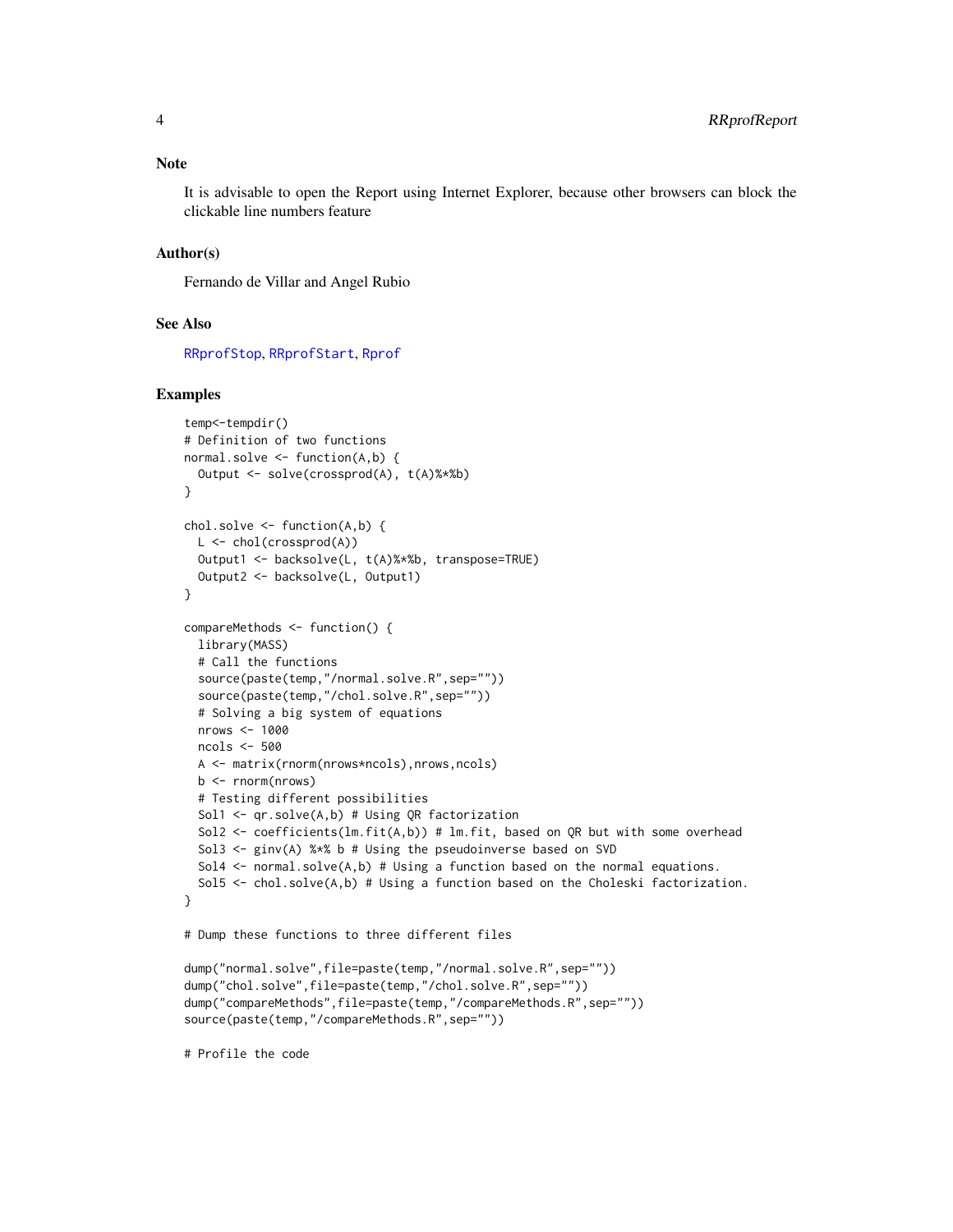#### <span id="page-4-0"></span>RRprofStart 5

RRprofStart() compareMethods() RRprofStop() # Uncomment to open the report #RRprofReport()

<span id="page-4-1"></span>RRprofStart *RRprofStart*

#### Description

Rprof() is activated and started

#### Usage

```
RRprofStart(filename = "RRprof.out", interval = 0.02, numfiles = 100L, bufsize = 10000L)
```
#### Arguments

| filename | The file to be used for recording the profiling results. |
|----------|----------------------------------------------------------|
| interval | real: time interval between samples.                     |
| numfiles | integers: line profiling memory                          |
| bufsize  | allocation                                               |

#### Note

The profiler interrupts R asynchronously, and it cannot allocate memory to store results as it runs. This affects line profiling, which needs to store an unknown number of file pathnames. The numfiles and bufsize arguments control the size of pre-allocated buffers to hold these results: the former counts the maximum number of paths, the latter counts the numbers of bytes in them. If the profiler runs out of space it will skip recording the line information for new files, and issue a warning when Rprof(NULL) is called to finish profiling.

The timing interval cannot be too small, for the time spent in each profiling step is added to the interval. What is feasible is machine-dependent, but 10ms seemed as small as advisable on a 1GHz machine.

#### Author(s)

Fernando de Villar and Angel Rubio

#### See Also

[RRprofStop](#page-5-1), [RRprofReport](#page-2-1), [Rprof](#page-0-1)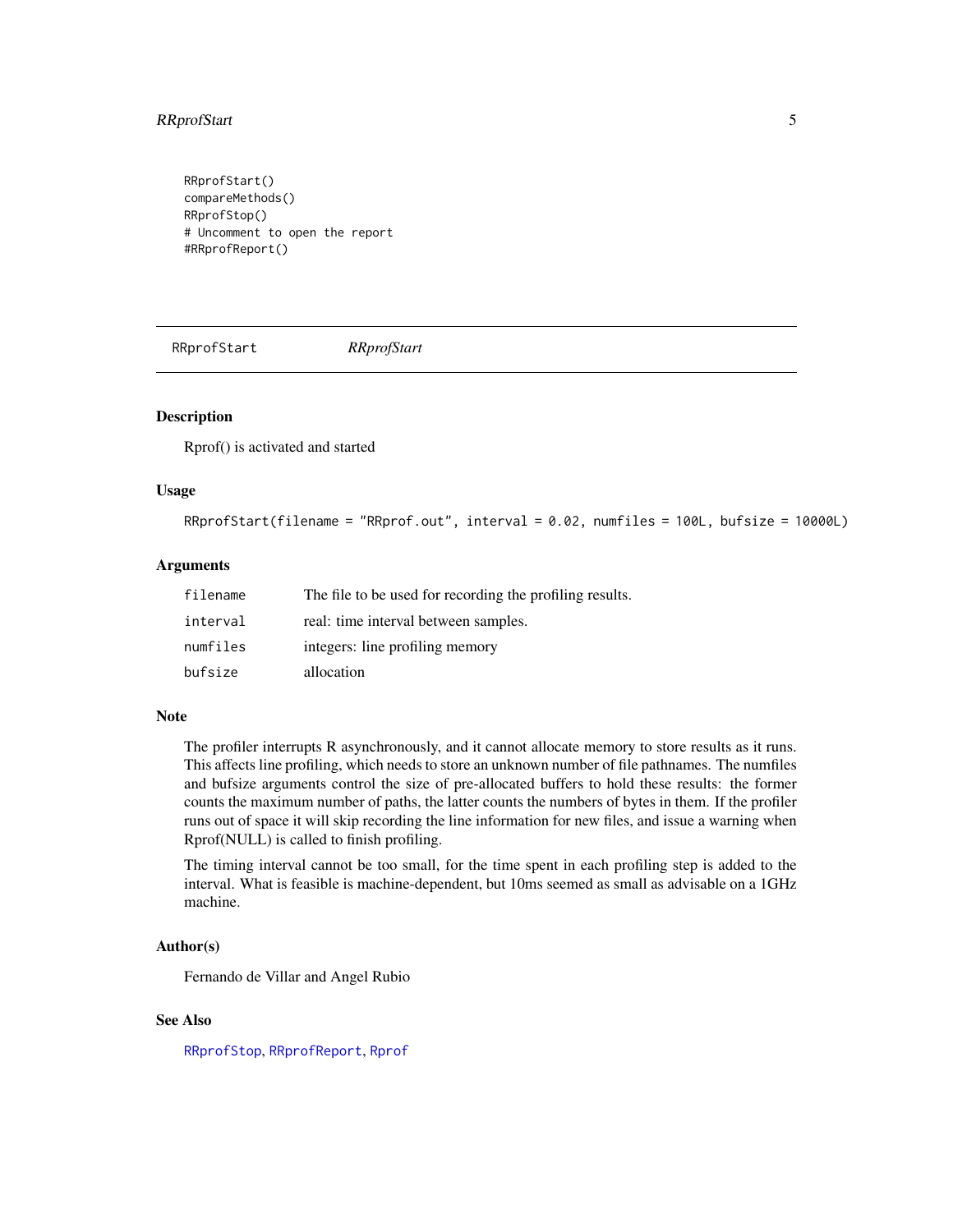#### Examples

```
temp<-tempdir()
# Definition of two functions
normal.solve <- function(A,b) {
  Output <- solve(crossprod(A), t(A)%*%b)
}
chol.solve <- function(A,b) {
  L <- chol(crossprod(A))
  Output1 <- backsolve(L, t(A)%*%b, transpose=TRUE)
  Output2 <- backsolve(L, Output1)
}
compareMethods <- function() {
  library(MASS)
  # Call the functions
  source(paste(temp,"/normal.solve.R",sep=""))
  source(paste(temp,"/chol.solve.R",sep=""))
  # Solving a big system of equations
  nrows <- 1000
  ncols <- 500
  A <- matrix(rnorm(nrows*ncols),nrows,ncols)
  b <- rnorm(nrows)
  # Testing different possibilities
  Sol1 <- qr.solve(A,b) # Using QR factorization
  Sol2 \leq coefficients(lm.fit(A,b)) # lm.fit, based on QR but with some overhead
  Sol3 \le ginv(A) %*% b # Using the pseudoinverse based on SVD
  Sol4 \le normal.solve(A,b) # Using a function based on the normal equations.
  Sol5 \le chol.solve(A,b) # Using a function based on the Choleski factorization.
}
# Dump these functions to three different files
dump("normal.solve",file=paste(temp,"/normal.solve.R",sep=""))
dump("chol.solve",file=paste(temp,"/chol.solve.R",sep=""))
dump("compareMethods",file=paste(temp,"/compareMethods.R",sep=""))
source(paste(temp,"/compareMethods.R",sep=""))
# Profile the code
RRprofStart()
compareMethods()
RRprofStop()
# Uncomment to open the report
#RRprofReport()
```
<span id="page-5-1"></span>RRprofStop *RRprofStop*

<span id="page-5-0"></span>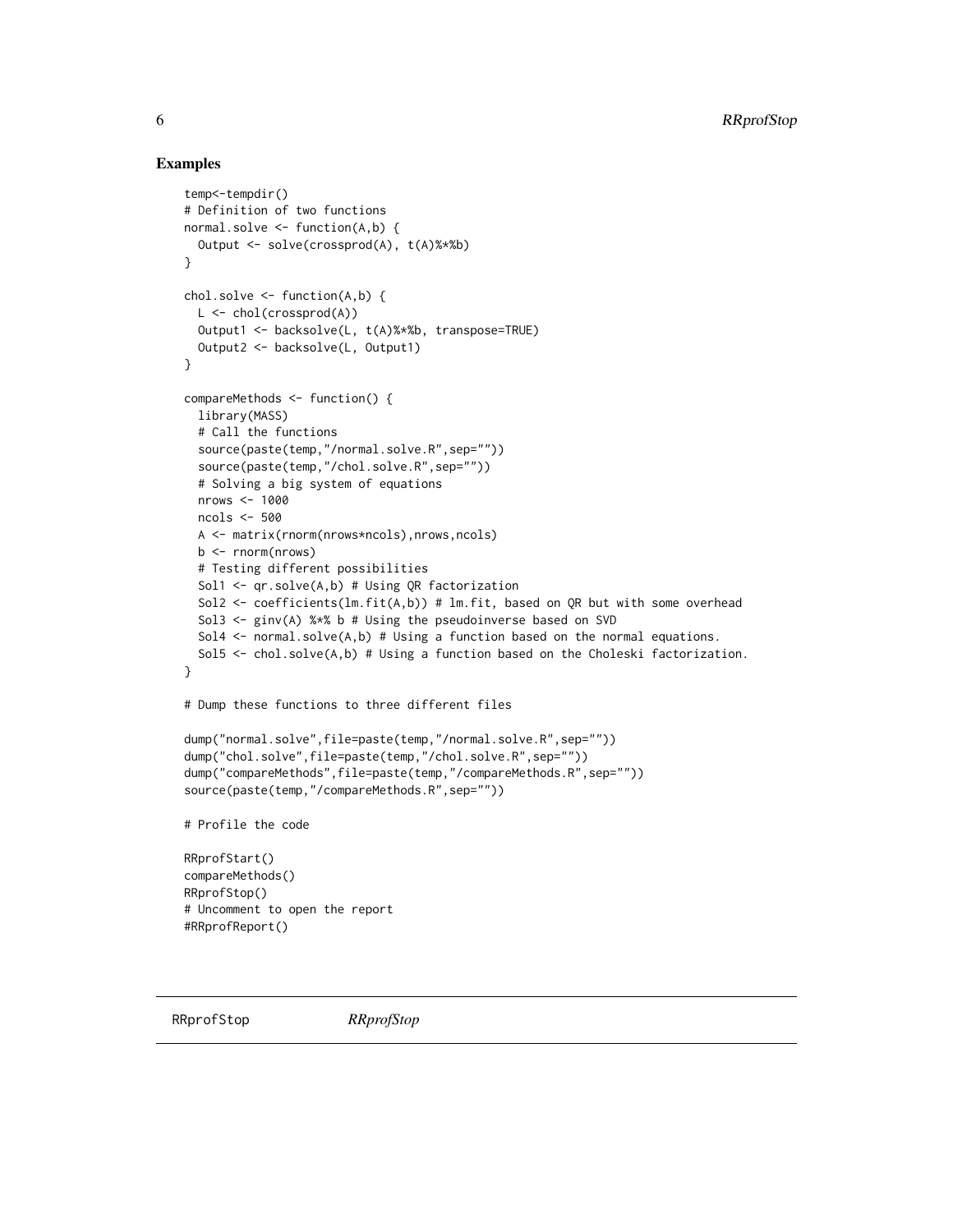#### <span id="page-6-0"></span>RRprofStop 7

#### Description

Once the R expressions to be profiled have finished, the profile is stopped.

#### Usage

RRprofStop()

#### Author(s)

Fernando de Villar and Angel Rubio

#### See Also

[RRprofStart](#page-4-1), [RRprofReport](#page-2-1), [Rprof](#page-0-1)

#### Examples

```
temp<-tempdir()
# Definition of two functions
normal.solve <- function(A,b) {
  Output <- solve(crossprod(A), t(A)%*%b)
}
chol.solve <- function(A,b) {
  L <- chol(crossprod(A))
  Output1 <- backsolve(L, t(A)%*%b, transpose=TRUE)
  Output2 <- backsolve(L, Output1)
}
compareMethods <- function() {
  library(MASS)
  # Call the functions
  source(paste(temp,"/normal.solve.R",sep=""))
  source(paste(temp,"/chol.solve.R",sep=""))
  # Solving a big system of equations
  nrows <- 1000
  ncols <- 500
  A <- matrix(rnorm(nrows*ncols),nrows,ncols)
  b \leq rnorm(nrows)
  # Testing different possibilities
  Sol1 <- qr.solve(A,b) # Using QR factorization
  Sol2 <- coefficients(lm.fit(A,b)) # lm.fit, based on QR but with some overhead
  Sol3 <- ginv(A) %*% b # Using the pseudoinverse based on SVD
  Sol4 \le normal.solve(A,b) # Using a function based on the normal equations.
  Sol5 \le chol.solve(A,b) # Using a function based on the Choleski factorization.
}
# Dump these functions to three different files
dump("normal.solve",file=paste(temp,"/normal.solve.R",sep=""))
dump("chol.solve",file=paste(temp,"/chol.solve.R",sep=""))
dump("compareMethods",file=paste(temp,"/compareMethods.R",sep=""))
```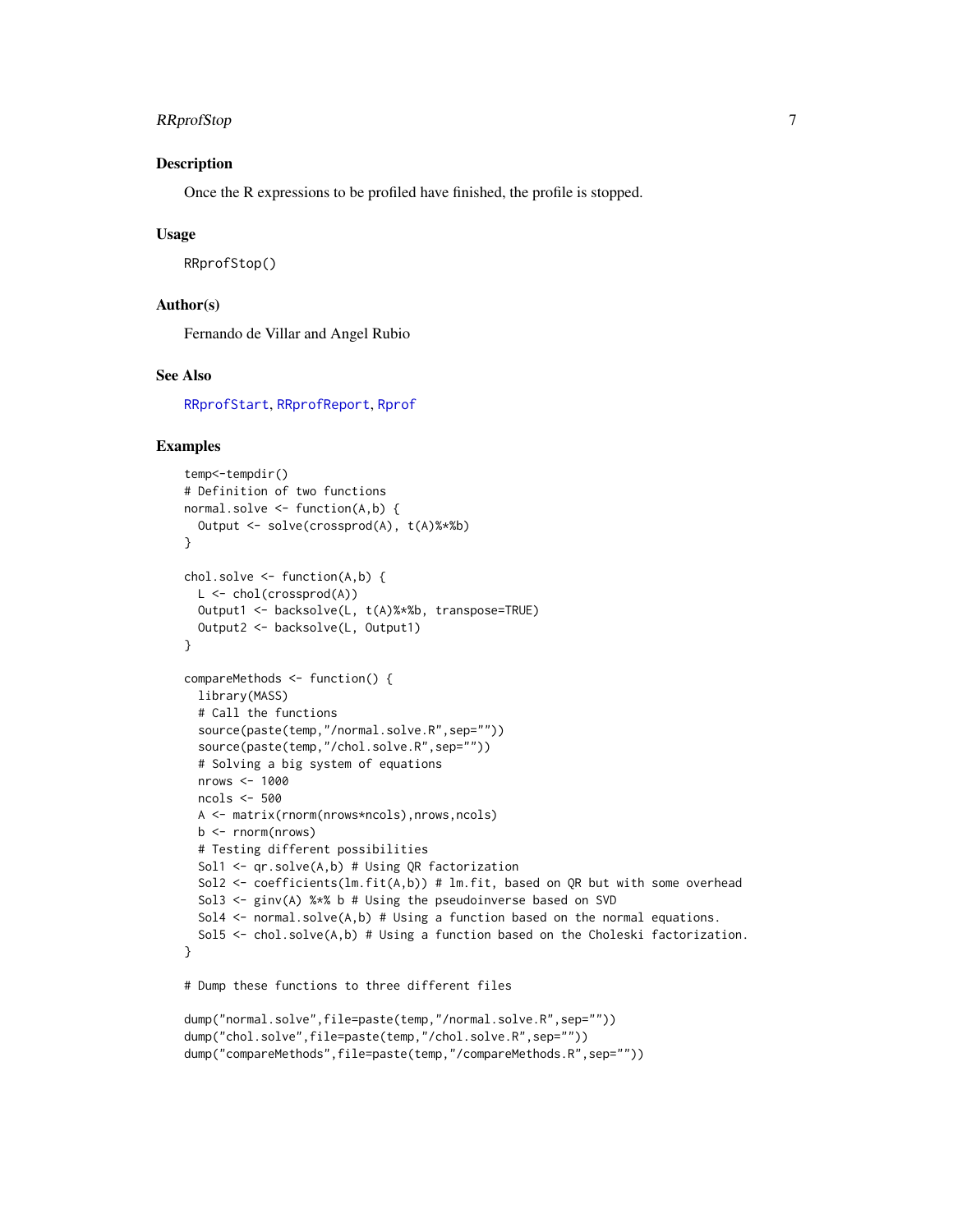#### 8 RRprofStop

```
source(paste(temp,"/compareMethods.R",sep=""))
```
# Profile the code

RRprofStart() compareMethods() RRprofStop() # Uncomment to open the report #RRprofReport()